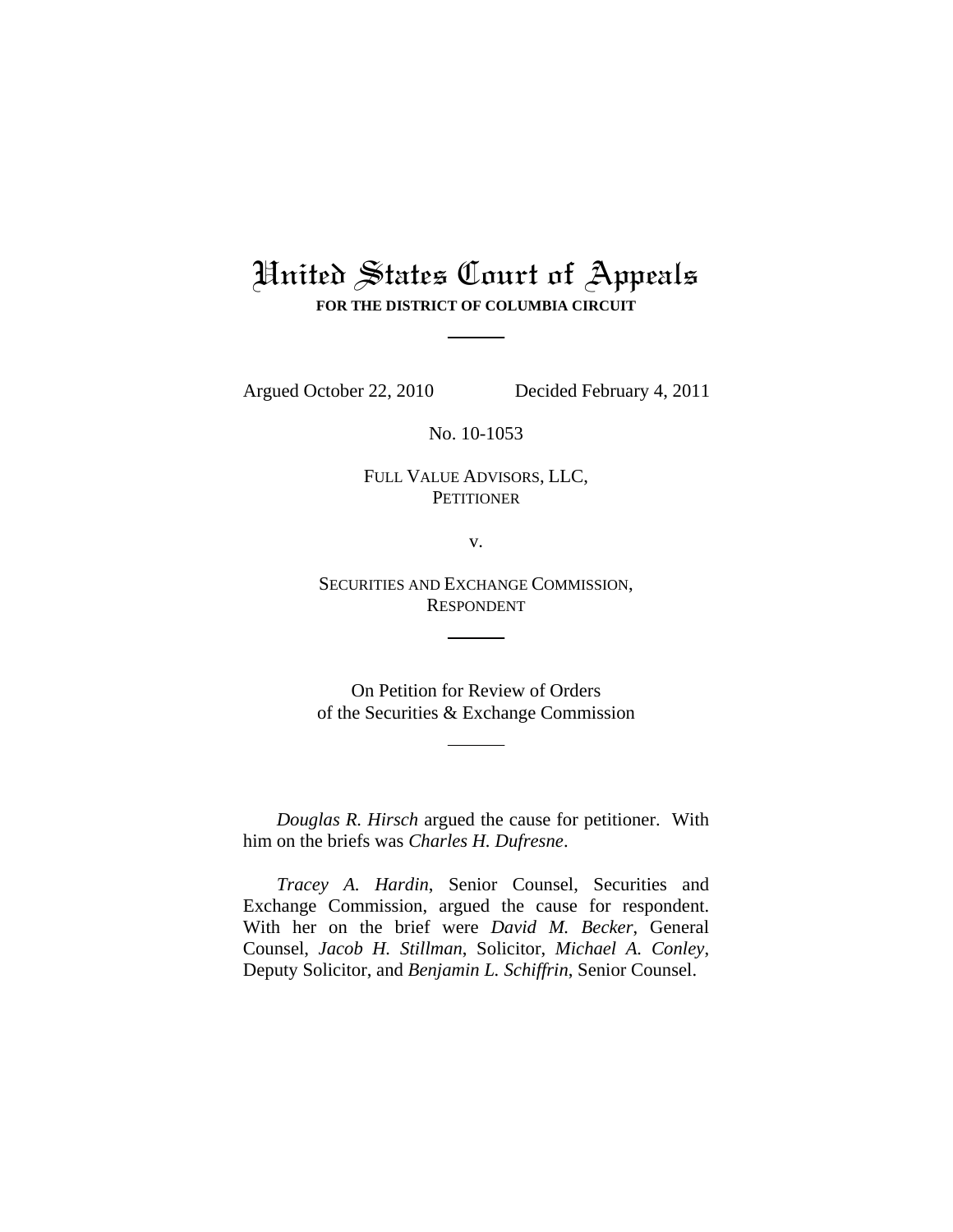Before: GINSBURG and BROWN, *Circuit Judges*, and EDWARDS, *Senior Circuit Judge*.

BROWN, *Circuit Judge*: Full Value Advisors, L.L.C. (Full Value or the Fund) is an institutional investment manager, as defined by the Securities and Exchange Act of 1934 (the Act), *see* 15 U.S.C. § 78m(f), subject to the disclosure requirements of section 13(f) of the Act,<sup>1</sup> which applies to institutional investment managers holding at least \$100,000,000 in securities.<sup>2</sup> See id. § 78m(f)(1). As an "active investing" hedge fund, Full Value seeks to purchase stock in publicly traded companies and to influence management to take actions that increase stock price. In 2006, Full Value accumulated over \$100,000,000 in securities holdings.

Full Value challenges the Act's disclosure requirements because they allegedly compel speech in violation of the First Amendment and constitute an uncompensated taking in violation of the Fifth Amendment. According to Full Value, public disclosure of its investment positions would drive up the price of a target company's stock, making it harder for Full Value to acquire a large enough stake in the company to pursue proxy contests and effect other changes in corporate management. Public disclosure is not the only injury Full

 $\overline{a}$ 

<sup>&</sup>lt;sup>1</sup> The Dodd-Frank Wall Street Reform and Consumer Protection Act renumbered paragraphs  $(2)$ ,  $(3)$ ,  $(4)$ , and  $(5)$  of Section 13(f) as paragraphs (3), (4), (5), and (6). Pub. L. No. 111-203, § 929X, 124 Stat. 1376, 1870 (2010). This opinion uses the pre-Dodd-Frank numbering.

<sup>&</sup>lt;sup>2</sup> Section 13(f)(5)(A) defines "institutional investment manager" as "any person, other than a natural person, investing in or buying and selling securities for its own account, and any person exercising investment discretion with respect to the account of any other person." 15 U.S.C. § 78m(f)(5)(A).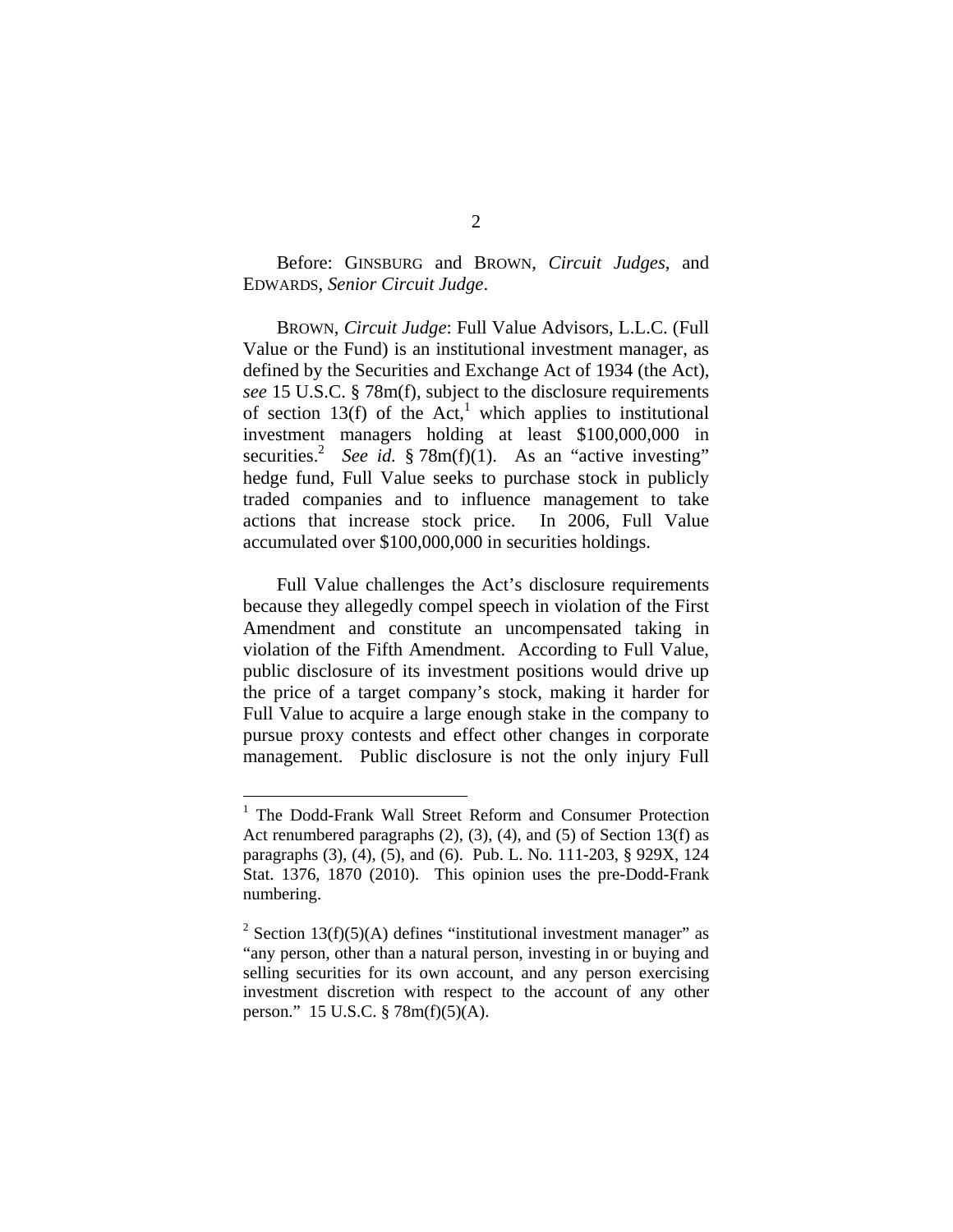Value anticipates. Full Value also claims disclosure to the Securities and Exchange Commission (the Commission) is unconstitutional. To the extent Full Value seeks to avoid public disclosure, its claims are not ripe. To the extent Full Value seeks to avoid disclosure to the Commission, its claims fail on the merits. Accordingly, we dismiss in part and deny in part Full Value's petition for review.

I

 To comply with § 13(f) of the Act, institutional investment managers such as Full Value file quarterly reports—a "Form 13F Report"—with the Commission, disclosing, among other things, the names, shares, and fair market value of the securities over which the institutional managers exercise control. *See* 17 C.F.R. § 240.13f-1(a)(1) (requiring quarterly disclosure on Form 13F); 15 U.S.C. § 78m(f)(1) (2010) (delineating disclosure requirements).

The Commission must make 13F information publicly available unless either of two exemptions applies. First, under paragraph 13(f)(2), "[t]he Commission, by rule, or order, may exempt, conditionally or unconditionally, any institutional investment manager . . . . " 15 U.S.C. § 78m(f)(2); *see also id.* § 78m(f)(4) (requiring subsection  $13(f)(2)$  exemptions to be consistent with the purposes of section 13(f) and the protection of investors). Second, under paragraph 13(f)(3), the Commission "may delay or prevent public disclosure" "as it determines it to be necessary or appropriate in the public interest or for the protection of investors." *Id*. § 78m(f)(3). Managers seeking a permanent exemption under paragraph 13(f)(2) or temporary confidential treatment under paragraph 13(f)(3) must submit enough information on Form 13F for the Commission to make an informed judgment as to the merits of the request. Letter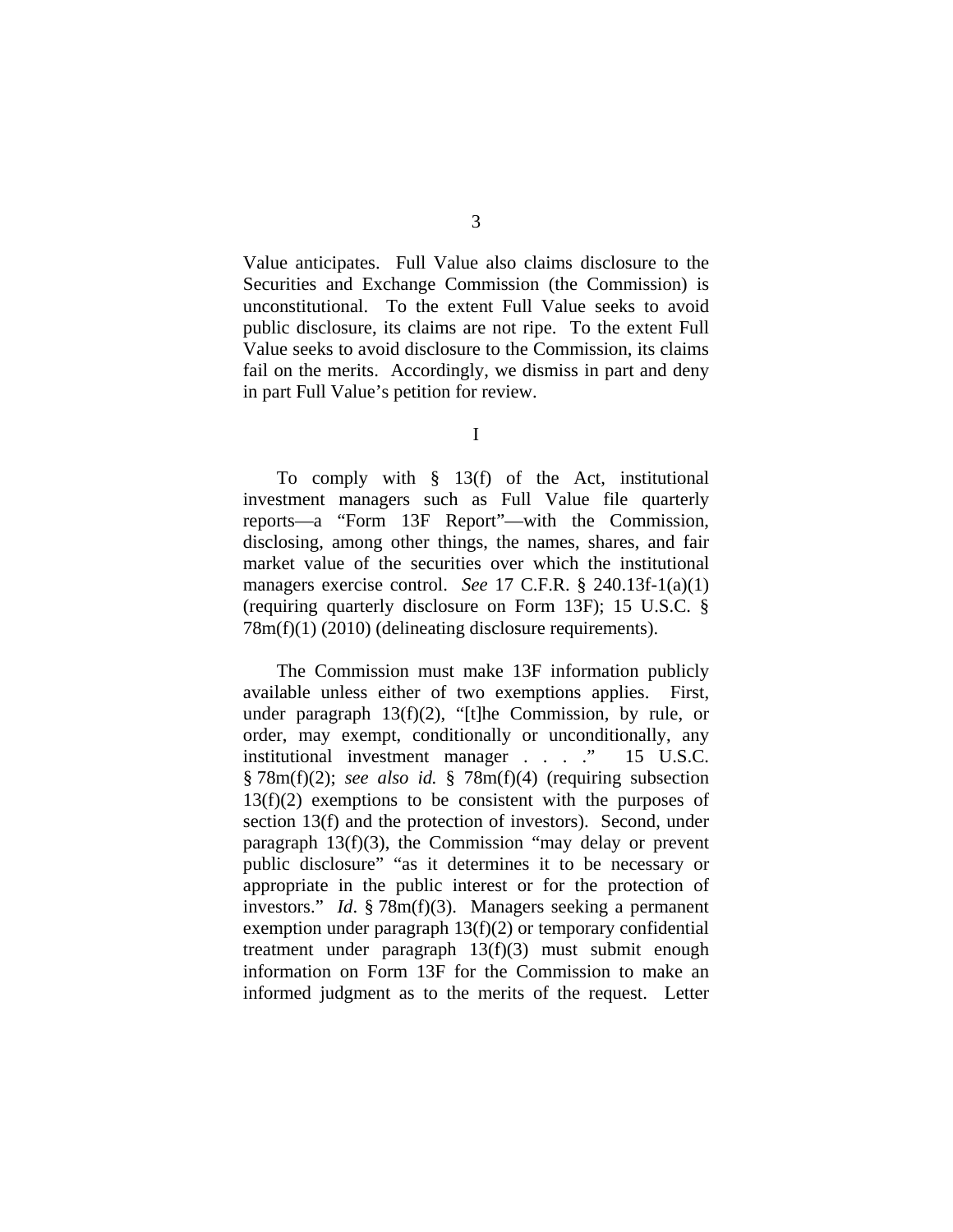from Douglas Scheidt, Assoc. Dir. & Chief Counsel, Div. of Inv. Mgmt, SEC to Section 13(f) Confidential Treatment Filers, at 1 (June 17, 1998), *available at*  http://www.sec.gov/divisions/investment/guidance/13fpt2.ht m (last visited Dec. 12, 2010) [hereinafter Scheidt, SEC Letter]; *see also* 17 C.F.R. § 240.24b-2(b)(2)(ii) (requiring "a statement of the grounds of objection referring to, and containing an analysis of, the applicable exemption(s) from disclosure under the Commission's rules and regulations adopted under the Freedom of Information  $Act^{\prime\prime}$ <sup>3</sup>. For example, when seeking temporary confidential treatment, managers must provide a description of their investment strategy and explain why disclosure would be detrimental. *See* SEC Order Denying Full Value's Request for Confidential Treatment, No. 34-61328, at 2 (issued Jan. 11, 2010), 2010 SEC LEXIS 46, at \*4–5 (citing Form 13F instructions).

In October 2006, Full Value filed a request for an exemption under paragraph 13(f)(2), asserting its investment positions were trade secrets for which paragraph  $13(f)(1)$ effectuated an unconstitutional taking by providing the Commission discretion to place the information in the public domain. Soon thereafter, Full Value also filed a request for confidential treatment under paragraph 13(f)(3), seeking confidential treatment of all securities "that [it] would otherwise be required to disclose." Rather than provide the requisite Form 13F information, however, Full Value asked "to be excused from complying with certain instructions that are applicable to routine confidential treatment requests." In addition, Full Value claimed the Commission's filing

 $\overline{a}$ 

<sup>&</sup>lt;sup>3</sup> Under the regulations and Form 13F instructions, information subject to confidential treatment is nonpublic pending review of the application. *See* Scheidt, SEC Letter at n. 4.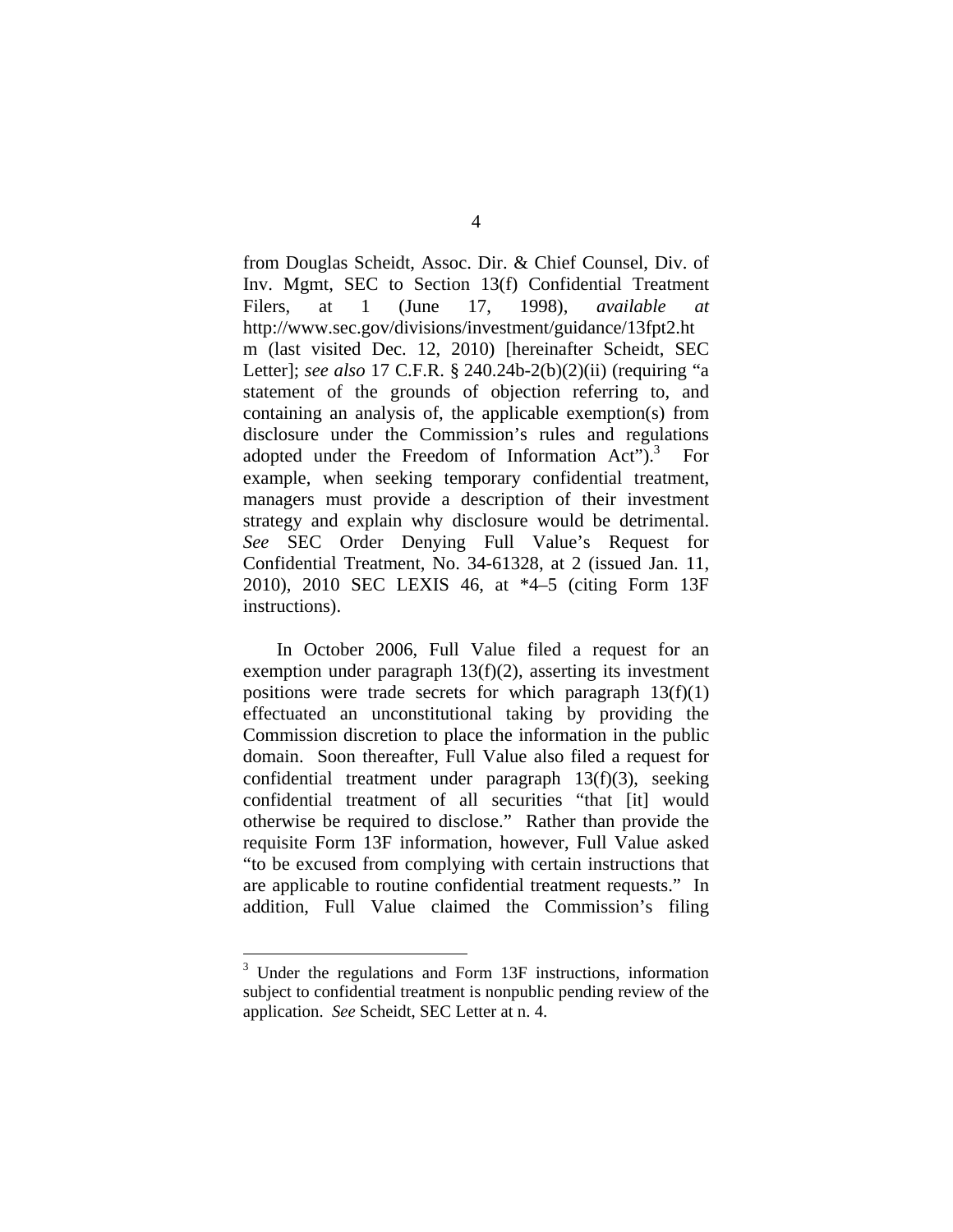requirements compelled it to speak, in violation of the First Amendment.

On January 11, 2010, the Commission denied both Full Value's request for a paragraph  $13(f)(2)$  exemption and its request for paragraph 13(f)(3) confidential treatment of its investment positions. The Commission held Full Value did not provide the factual support necessary for an informed judgment on the merits of Full Value's confidential treatment request and therefore denied it. The Commission further held "absent extraordinary circumstances" an institutional investment manager may not seek an exemption pursuant to  $§$  13(f)(2) in order to avoid public disclosure of its holdings unless it first seeks in good faith confidential treatment pursuant to  $\S$  13(f)(3). As Full Value did not meet that requirement, the Commission also denied Full Value's request for exemption.

Full Value makes two arguments on appeal. First, the Fund argues subsection 13(f) compels speech in violation of the First Amendment. Second, Full Value argues subsection 13(f) constitutes an uncompensated taking in violation of the Fifth Amendment. Full Value alleges each constitutional violation with respect to both public disclosure of its investment position by the Commission and its own preliminary disclosure to the Commission. Full Value disclaims any challenge to the Commission's interpretation of the Act or any regulation promulgated thereunder. Appellant's Reply Br. 2. Thus, we review Full Value's petition only insofar as it presents constitutional claims.

II

 Article III courts, as courts of limited jurisdiction, must first consider whether authority exists to hear a case before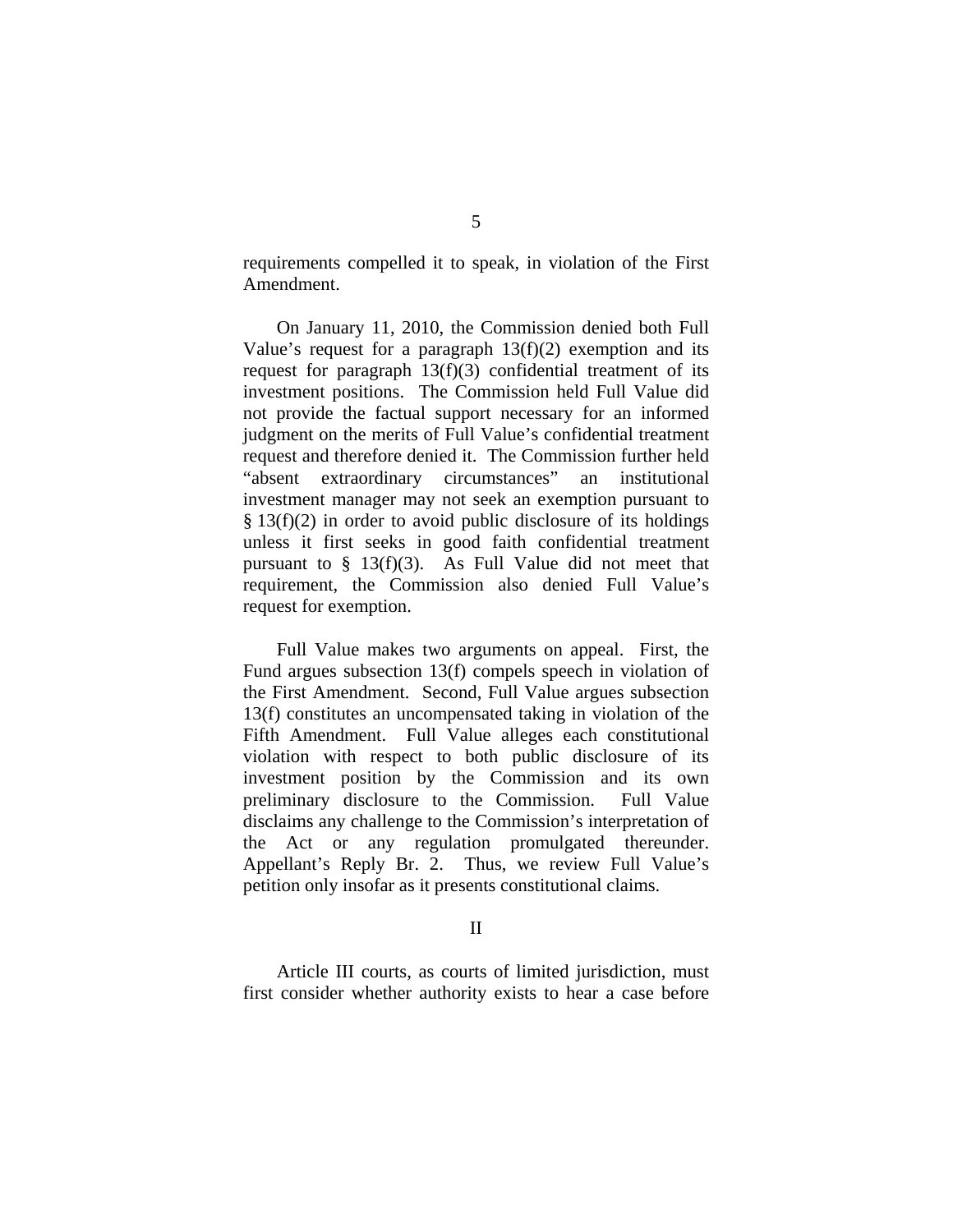moving on to the merits. *See Steel Co. v. Citizens for a Better Env't*, 523 U.S. 83, 94–95 (1998).

The judicial power extends only to a cognizable case or controversy. U.S. CONST. art. III, § 2. Therefore, "article III does not allow a litigant to pursue a cause of action to recover for an injury that is not 'certainly impending,'" *Wyo. Outdoor Council v. U.S. Forest Serv.*, 165 F.3d 43, 48 (D.C. Cir. 1999) (quoting *Nat'l Treasury Emps. Union v. United States*, 101 F.3d 1423, 1427 (D.C. Cir. 1996)), and courts have developed doctrines to "test the fitness of controversies for judicial resolution," *La. Envtl. Action Network v. Browner*, 87 F.3d 1379, 1382 (D.C. Cir. 1996). The ripeness doctrine is one example.

Ripeness, along with the prohibition against advisory opinions, stems from the constitutional case or controversy requirement and "requires us to consider 'the fitness of the issues for judicial review and the hardship to the parties of withholding court consideration.'" *Vill. of Bensenville v. FAA*, 376 F.3d 1114, 1119 (D.C. Cir. 2004) (quoting *Abbott Labs. v. Gardner*, 387 U.S. 136, 149 (1967), *overruled on other grounds by Califano v. Sanders,* 430 U.S. 99 (1977)); *see Blanchette v. Conn. Gen. Ins. Corps.*, 419 U.S. 102, 138 (1974); *accord Harris v. FAA*, 353 F.3d 1006, 1011–12 (D.C. Cir. 2004). "In determining the fitness of an issue for judicial review [after agency action], we look to see whether the issue is purely legal, whether consideration of the issue would benefit from a more concrete setting, and whether the agency's action is sufficiently final." *Clean Air Implementation Project v. EPA*, 150 F.3d 1200, 1204 (D.C. Cir. 1998). In evaluating hardship, we do not consider "direct hardship, but rather whether *postponing* judicial review would impose an undue burden on [the parties] or would benefit the court." *Harris*, 353 F.3d at 1012 (quotation marks omitted);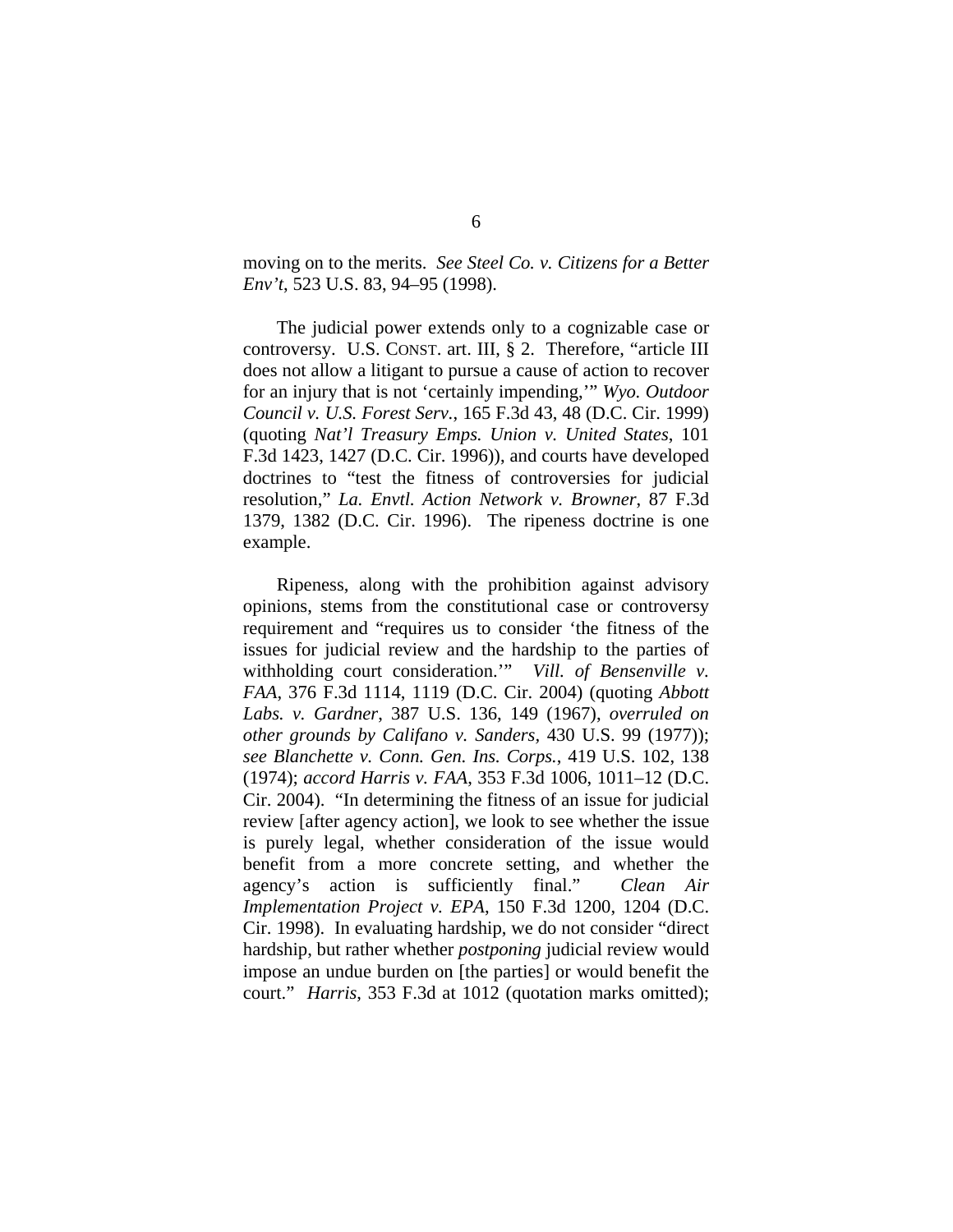*accord Bensenville*, 376 F.3d at 1120; *see also AT&T Corp. v. FCC*, 349 F.3d 692, 700 (D.C. Cir. 2003). Because of the prudential considerations which innervate the ripeness doctrine, at times, we "dismiss[] even if there is not a constitutional bar to the exercise of our jurisdiction." *Wyo. Outdoor Council*, 165 F.3d at 48.

## A

Full Value claims the public disclosure mandated by § 13(f)(1) compels speech in violation of the First Amendment. This presents a purely legal question and might be otherwise "fit for review." Prudence, however, "restrains courts from hastily intervening into matters that may best be reviewed at another time or in another setting, especially when the uncertain nature of an issue might affect a court's 'ability to decide intelligently.'" *La. Envtl. Action Network*, 87 F.3d at 1382 (citation omitted) (quoting *Am. Trucking Ass'ns v. ICC*, 747 F.2d 787, 790 (D.C. Cir. 1984)). This is especially true when the issue is one of constitutional import. *See Connecticut v. Duncan*, 612 F.3d 107, 114 (2d Cir. 2010). It is not yet certain Full Value will be required to comply with paragraph  $13(f)(1)$ ; the Commission may yet grant Full Value an exemption under paragraph 13(f)(2). If Full Value does not have to comply with  $13(f)(1)$ , the constitutional issue will not have to be resolved. *Cf. Hayburn's Case,* 2 U.S. (2 Dall.) 408 (1792) (declining to issue an advisory opinion).

Moreover, delaying the constitutional decision will impose no hardship on Full Value. So far, Full Value has filed only an application for exemption under paragraph 13(f)(2) and a request for confidential treatment under paragraph 13(f)(3). Because those filings did not reveal investment positions, the Commission has not yet produced a 13(f)(1) report. Hence, Full Value's allegedly proprietary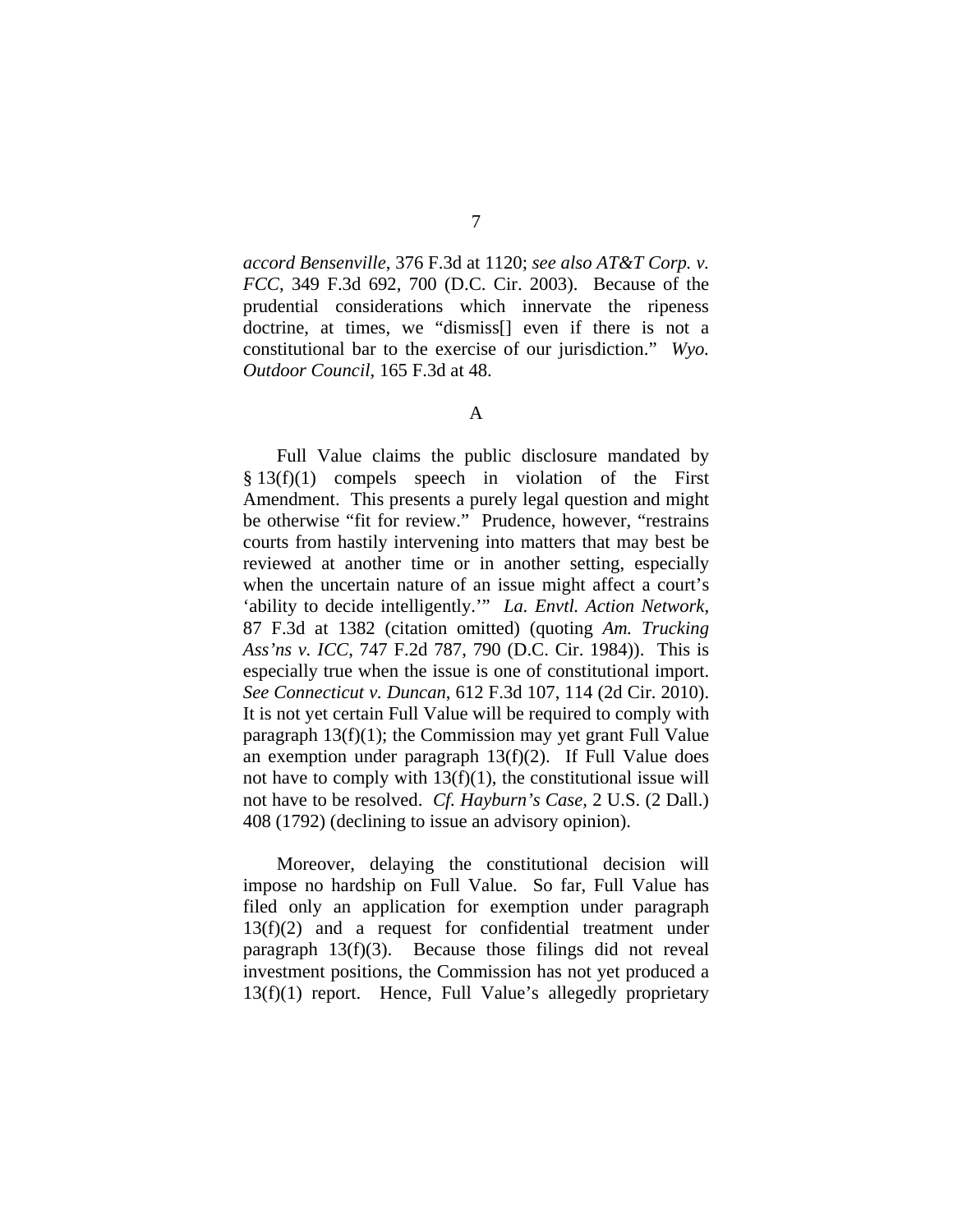information has not been disclosed publicly, and Full Value has not yet suffered any hardship as a result of the Act's disclosure requirements. Full Value may avoid public disclosure of its holdings in the future by submitting the requisite information and obtaining confidential treatment or, thereafter, an exemption from the reporting requirements. When and if relief is denied, Full Value will be able to seek judicial review of the Commission's decision before its filings are made public. *See La. Envtl. Action Network*, 87 F.3d at 1381. In sum, Full Value's First Amendment claim satisfies neither condition for ripeness and we will not consider it at this time. *See Munsell v. Dep't of Agric.*, 509 F.3d 572, 585– 87 (D.C. Cir. 2007).

B

 Full Value's Fifth Amendment claim is not ripe either. As we have seen, Full Value might avoid the harm it alleges will follow inevitably from public disclosure of its investment positions, and avoid the regulatory taking it argues paragraph 13(f)(1) effects, if it obtains confidential treatment or an exemption. A claim is not ripe where the "possibility that further consideration will actually occur before [implementation] is not theoretical, but real." *Ohio Forestry Ass'n, Inc. v. Sierra Club*, 523 U.S. 726, 735 (1998); *see Williamson Cnty. Reg'l Planning Comm'n v. Hamilton Bank of Johnson City*, 473 U.S. 172, 190–91 (1985). Here, the Commission is free to consider whether Full Value's investment positions constitute a trade secret or other cognizable property interest under the Fifth Amendment before disclosing the information to the public. Indeed, the paragraph 13(f)(3) confidential treatment process, and the procedures established by the Commission thereunder, specifically contemplate further evaluation. *See* 17 C.F.R. § 240.24b-2(b)(2). Full Value's takings claim cannot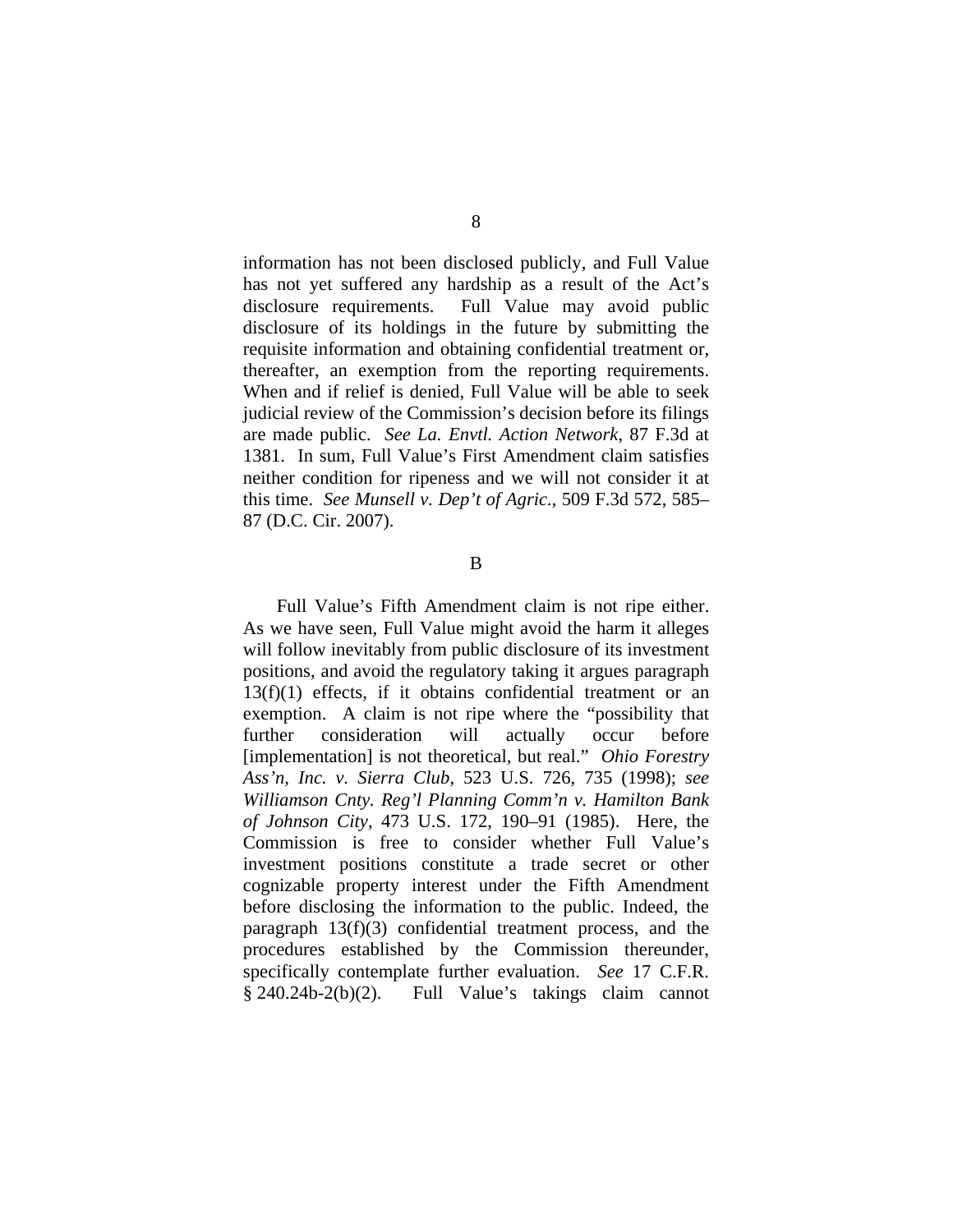possibly be in a "concrete and final form," *Eagle-Picher Indus., Inc. v. U.S. EPA.*, 759 F.2d 905, 915 (D.C. Cir. 1985), unless and until the Commission denies the Fund's satisfactorily detailed request and threatens public disclosure of its purported property. Only at that juncture will Full Value's claims become ripe for review.

C

Before proceeding to the merits, we pause to consider the intersection between the ripeness and exhaustion doctrines in this case. As stated above, ripeness concerns the fitness of issues for review. Exhaustion, on the other hand, focuses on process—in particular, the process a litigant must go through at the agency level to ensure the agency has ample opportunity to "crystallize[] its policy before that policy is subjected to judicial review." *Ticor Title Ins. Co. v. FTC*, 814 F.2d 731, 735 (D.C. Cir. 1987). At times, we have described these two doctrines as both "analytically distinct," *Unity08 v. F.E.C.*, 596 F.3d 861, 865 (D.C. Cir. 2010), and yet "difficult to distinguish," *John Doe, Inc. v. Drug Enforcement Admin.*, 484 F.3d 561, 567 (D.C. Cir. 2007), or "complementary." *Ticor Title Ins. Co.*, 814 F.2d at 735. Our inconsistent description underscores the simple fact that in certain contexts the two doctrines remain distinct, and in others they blend together. Full Value arguably exhausted its claim in this case by filing requests for an exemption under paragraph  $13(f)(2)$ and confidential treatment under paragraph 13(f)(3). But the company complied with the form of the exemption rather than its substance. The agency had no more opportunity to "crystallize its policy" than had Full Value proceeded directly to this Court. So, did Full Value fail to exhaust or are its claims simply unripe? We need not finally decide. Full Value's failure to fully comply with the Commission's process (i.e. exhaust) has left some of its claims unfit for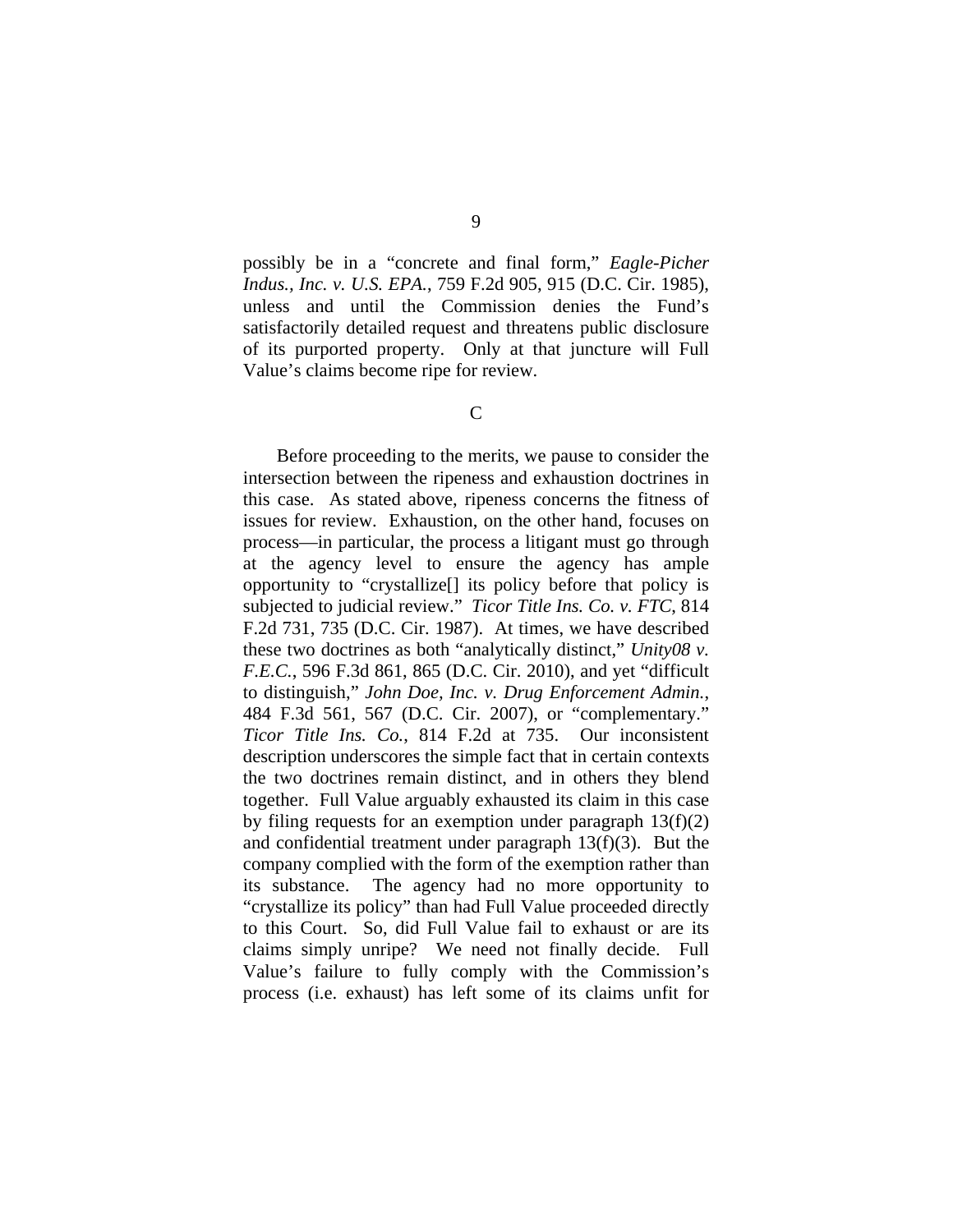review (i.e. unripe) and that is perhaps not surprising given the two doctrines' common origins; they are both "prudential doctrines" designed to "respond to pragmatic concerns about the relationship between courts and agencies." *John Doe, Inc.*, 484 F.3d at 567.

### III

## A

 Full Value views its inability to control what the Commission does with investment information divulged in the course of an application for confidential treatment or an exemption request as a form of compelled speech. If the Commission determines the information is not entitled to confidential treatment or Full Value does not qualify for an exemption, the Commission is required to publicly disclose it. 15 U.S.C. S 78m(f)(3).

The freedom of thought protected by the First Amendment against state action "includes both the right to speak freely and the right to refrain from speaking at all." *Wooley v. Maynard*, 430 U.S. 705, 714 (1977). First Amendment concerns are paramount when the Government compels a speaker to endorse a position contrary to his beliefs, or to "affirm[] a belief and an attitude of mind" he opposes. *W. Va. Bd. of Educ. v. Barnette*, 319 U.S. 624, 633 (1943) (requiring schoolchildren to salute the flag is unconstitutional); *see also, e.g*., *Pac. Gas & Elec. Co. v. Pub. Util. Comm'n of Ca.*, 475 U.S. 1, 20 (1986) (requiring a utility company to distribute a third party's newsletter in its own billing envelopes is unconstitutional); *Wooley*, 430 U.S. at 705, 717 (requiring a citizen to display the state motto is unconstitutional); *Miami Herald Publ'g Co. v. Tornillo*, 418 U.S. 241, 258 (1974) (requiring newspapers to publish replies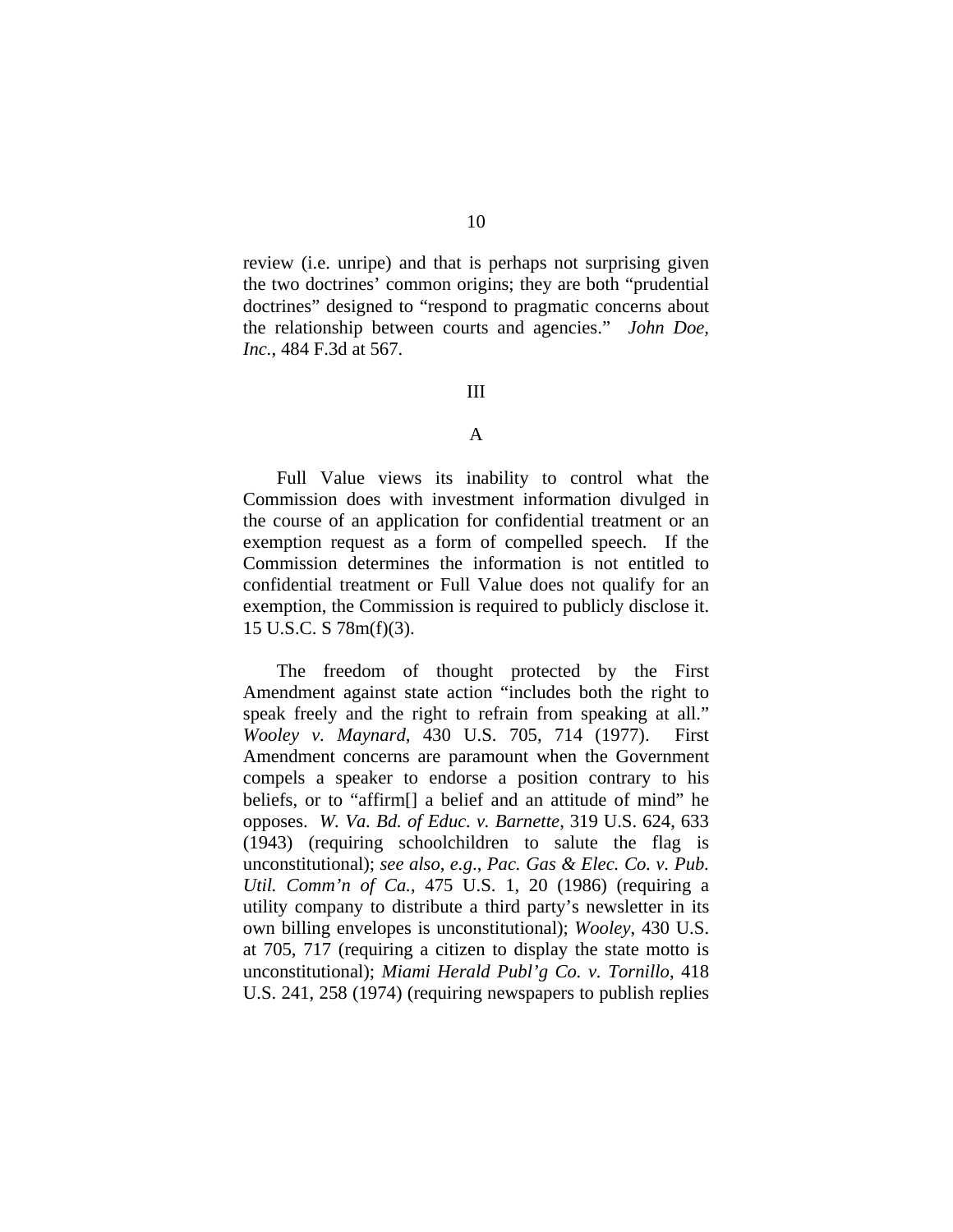from political candidates is unconstitutional). First Amendment concerns may even be present when the state compels speech in a content-neutral manner. *See Turner Broad. Sys., Inc. v. FCC*, 512 U.S. 622, 642 (1994) ("regulations that are unrelated to the content of speech are subject to an intermediate level of scrutiny, because in most cases they pose a less substantial risk of excising certain ideas or viewpoints from the public dialogue.") (citation omitted); *C.N. v. Ridgewood Bd. of Educ.*, 430 F.3d 159, 188 (3d Cir. 2005).

The disclosure required under paragraphs 13(f)(2) and 13(f)(3) does not raise the same constitutional concerns*.* Here the Commission—not the public—is Full Value's only audience. The Act is an effort to regulate complex securities markets, inspire confidence in those markets, and protect proprietary information in the process. It is not a veiled attempt to "suppress unpopular ideas or information or manipulate the public debate through coercion rather than persuasion." *Turner Broad.*, 512 U.S. at 641. In this respect, paragraphs  $13(f)(2)$  and  $13(f)(3)$  are indistinguishable from other underlying and oft unnoticed forms of disclosure the Government requires for its "essential operations." *W. Va. Bd. of Educ.*, 319 U.S. at 645 (Murphy, J., concurring) (rejecting First Amendment claim when "essential operations of government may require [disclosure] for the preservation of an orderly society,—as in the case of compulsion to give evidence in court.") For example, without violating the First Amendment, the Government requires individuals to submit income tax information to the IRS. *United States v. Sindel*, 53 F.3d 874, 878 (8th Cir. 1995) (First Amendment is not implicated by requirement of disclosure to IRS that entails no public dissemination of a political or ideological message).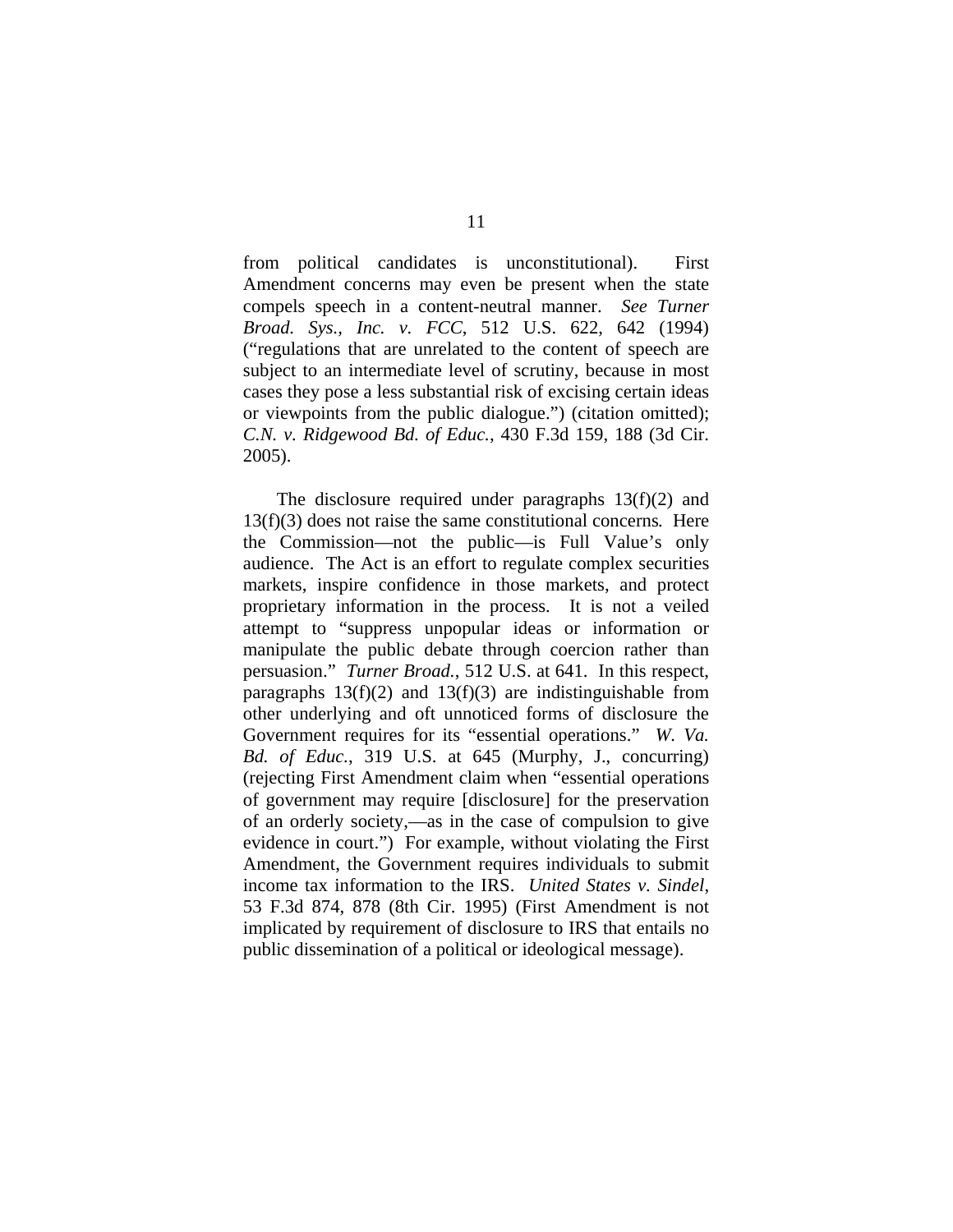Securities regulation involves "a different balance of concerns" and "calls for different applications of First Amendment principles." *Nike, Inc. v. Kasky*, 539 U.S. 654, 678 (2003) (Breyer, J., dissenting from the dismissal of certiorari as improvidently granted) (noting *Ohralik v. Ohio State Bar Ass'n*, 436 U.S. 447, 456 (1978) ("Numerous examples could be cited of communications that are regulated without offending the First Amendment, such as the exchange of information about securities . . . .")). This principle applies *a fortiori* when disclosure is to the Commission alone. Congress enacted paragraphs  $13(f)(2)$  and  $13(f)(3)$  to protect an institutional investor's confidential information when doing so is warranted. Compelling disclosure to the Commission alone so the Commission may determine whether confidential treatment is warranted is a rational means of achieving that goal. *See Zauderer v. Office of Disciplinary Counsel*, 471 U.S. 626, 651 (rejecting argument that disclosure requirements are subject to a "strict 'least restrictive means' analysis"); *Pharm. Care Mgmt. Ass'n v. Rowe*, 429 F.3d 294, 316 (1st Cir. 2005) (describing the applicable constitutional scrutiny for government disclosure as "akin to the general rational basis test governing all government regulations under the Due Process Clause").

B

 In a similar vein, Full Value argues disclosure to the Commission is an unconstitutional taking. The Fifth Amendment prohibits the taking of private property for public use without just compensation. U.S. CONST. amend. V. A "regulatory taking" is one in which a government regulation is "so onerous that its effect is tantamount to a direct appropriation or ouster." *Lingle v. Chevron U.S.A. Inc.*, 544 U.S. 528, 537 (2005). To constitute a regulatory taking, the Government action must (1) affect a property interest and (2)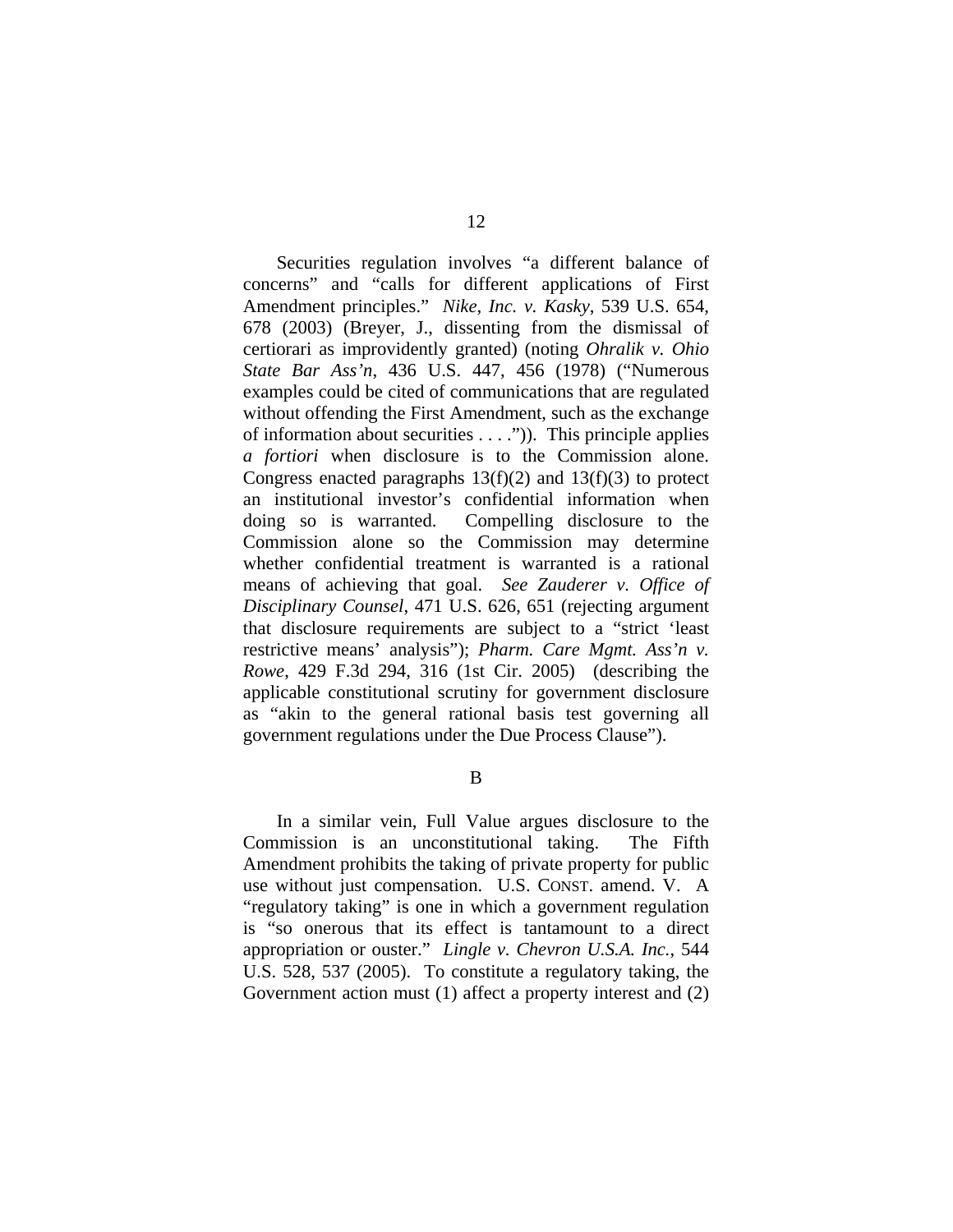go "too far" in so doing (i.e. amount to a deprivation of all or most economic use or a permanent physical invasion of property). *Ruckleshaus v. Monsanto Co.*, 467 U.S. 986, 1000–01, 1005 (1984)*.* In determining how far is too far, we consider several factors, including "the character of the governmental action, its economic impact, and its interference with reasonable investment-backed expectations." *Id.* at 1005 (quoting *PruneYard Shopping Ctr. v. Robins*, 447 U.S. 74, 83 (1980)).

Even if we assume the compilation of Full Value's securities holdings constitutes a property interest, disclosure to the Commission does not constitute a taking because the regulations requiring disclosure do not go "too far." First, paragraphs  $13(f)(2)$  and  $13(f)(3)$  have a legitimate public purpose—to promote competition and decrease volatility in the markets, and to mitigate the potential harm in doing so by "grant[ing] confidential treatment to an ongoing investment strategy of an investment manager." S. Rep. No. 94-75, at 87 (April 14, 1975). Second, disclosure to the Commission produces no economic harm. The Commission ensures that sensitive information submitted pursuant to paragraph  $13(f)(2)$  or paragraph  $13(f)(3)$ , such as trade secrets, remains confidential, and the value of a trade secret is not destroyed if it is disclosed to a party that is under obligation to protect it. *Cf. Ruckleshaus*, 467 U.S. at 1002 ("[I]f an individual discloses his trade secret to others who are under no obligation to protect the confidentiality of the information . . . his property right is extinguished."). Lastly, because paragraphs  $13(f)(2)$  and  $13(f)(3)$  were in effect before Full Value reached the \$100,000,000 statutory threshold triggering its paragraph 13(f)(1) disclosure requirement, Full Value could not have reasonable investment-backed expectations. *See Rowe*, 429 F.3d 294, 315 (1st Cir. 2005) (no reasonable expectation because disclosure statute's effective date